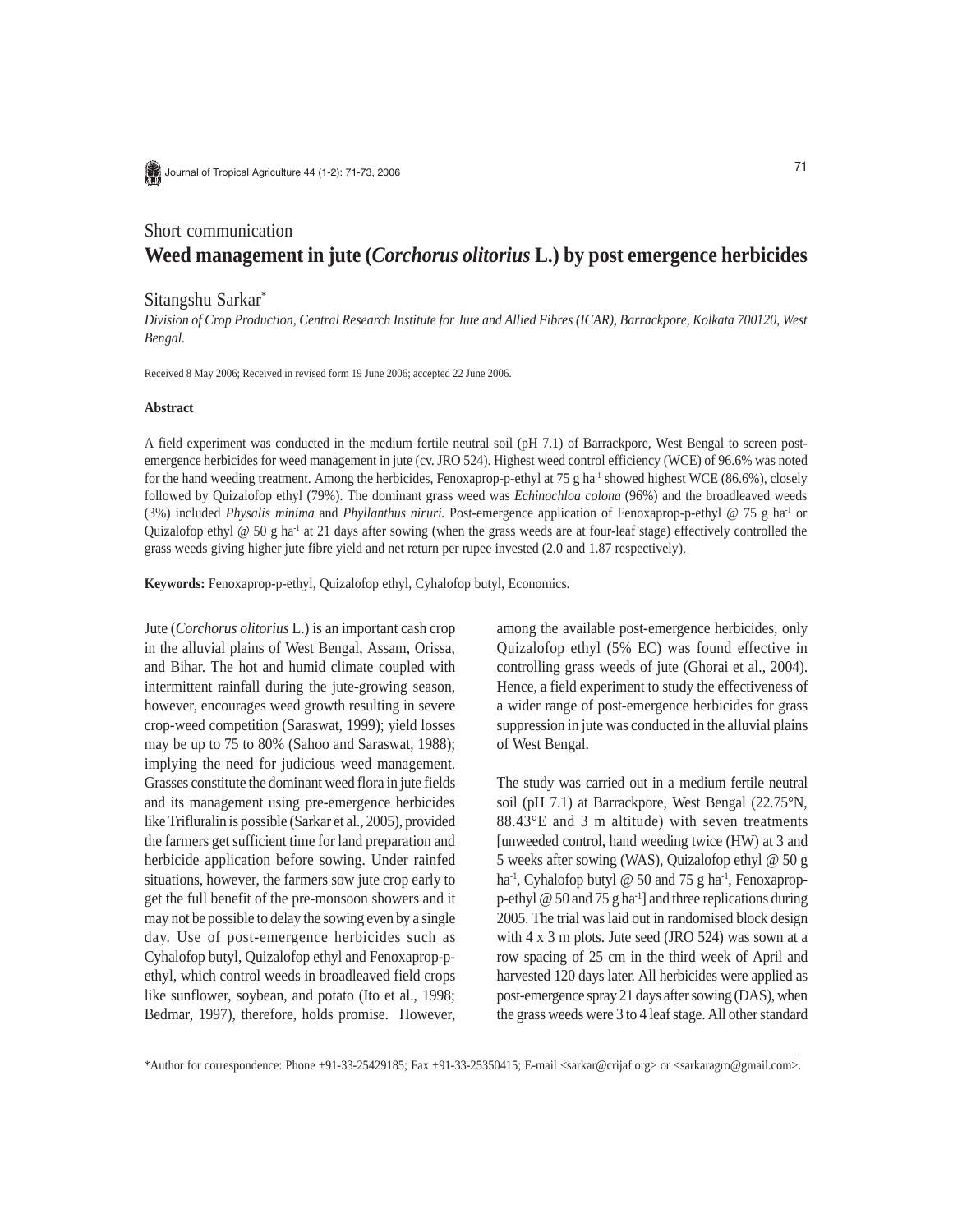#### Weed management in jute 72

agronomic practices including plant protection measures recommended for olitorius jute were followed. Observations on jute height, basal diameter, fibre yield, stick yield, type of weeds, and dry weight of weeds were recorded and analyzed using the analysis of variance technique. Weed dry weight data were transformed  $[\sqrt{(x+0.5)}]$  before statistical analysis. Economic analysis was performed considering local market rates for inputs and the produce.

HW treatment (337 cm), which was statistically at par with Fenoxaprop-p-ethyl @ 75 g ha<sup>-1</sup> (331 cm). Conversely, the unweeded control produced the shortest plants (239 cm). Basal diameter and stick yield of jute also followed a similar pattern (Table 1). HW treatment produced the highest fibre yield of 4205 kg ha<sup>-1</sup>, while the lowest yield was in the unweeded check (1442 kg ha<sup>-1</sup>). Fenoxaprop-p-ethyl at 75 g ha<sup>-1</sup> and Quizalofop ethyl 50 g ha-1 showed the two highest fibre yields (4042

*Table 1.* Effect of post-emergence herbicides on weed growth, weed control efficiency, jute growth, yield, and production economics in Barrackpore, West Bengal.

| Weed control methods | Dose             | Weed dry weight   | <b>WCE</b>               | PH   | <b>BD</b> | Yield $(kg ha^{-1})$ |              | Total costs            | Returns $(Rs \text{ ha}^{-1})$ NRPRI |       |      |
|----------------------|------------------|-------------------|--------------------------|------|-----------|----------------------|--------------|------------------------|--------------------------------------|-------|------|
|                      | $(g \, ha^{-1})$ | at 6 WAS $(g m2)$ | $(\% )$                  | (cm) | (cm)      | Fibre                | <b>Stick</b> | $(Rs \text{ ha}^{-1})$ | Total                                | Net   |      |
| Control              |                  | 7.86 (61.35)      | $\overline{\phantom{a}}$ | 239  | 1.10      | 1442                 | 3552         | 14000                  | 16557                                | 2557  | 0.18 |
| Hand weeding (twice) |                  | 1.60(2.06)        | 96.64                    | 337  | 1.67      | 4205                 | 9673         | 20300                  | 47928                                | 27628 | 1.36 |
| Quizalofop ethyl     | 50               | 3.66(12.90)       | 78.97                    | 328  | 1.64      | 4025                 | 9538         | 15500                  | 44525                                | 29025 | 1.87 |
| Cyhalofop butyl      | 50               | 5.14 (25.88)      | 57.82                    | 303  | 1.26      | 3491                 | 8207         | 15188                  | 39886                                | 24698 | 1.63 |
| Cyhalofop butyl      | 75               | 4.09(16.25)       | 73.51                    | 308  | 1.36      | 3545                 | 8483         | 15631                  | 40578                                | 24947 | 1.60 |
| Fenoxaprop-p-ethyl   | 50               | 4.05(15.92)       | 74.05                    | 310  | 1.31      | 3510                 | 8176         | 15010                  | 40066                                | 25056 | 1.67 |
| Fenoxaprop-p-ethyl   | 75               | 2.96(8.25)        | 86.55                    | 331  | 1.64      | 4042                 | 9449         | 15364                  | 46155                                | 30791 | 2.00 |
| CD(0.05)             |                  | 3.68              | $\overline{\phantom{a}}$ | 29.4 | 0.39      | 640                  | 1515         |                        |                                      |       |      |

Weed dry weight data represent  $\sqrt{x+0.5}$  transformed values; values in parentheses indicate original; WAS weeks after sowing; WCE=weed control efficiency; PH = plant height of jute; BD = basal diameter of jute; NRPRI = Net return per rupee investment.

The dominant weeds were *Echinochloa colona* (L.) Link in the grass category (96%) and broadleaved weeds (3%) included *Physalis minima* L. and *Phyllanthus niruri* L. Very few *Cyperus rotundus* L. (<1%) was observed in the control plots. Highest weed dry weight was noted for unweeded control  $(61.4 \text{ g m}^2)$ ; Table 1) and the lowest  $(2.0 \text{ g m}^2)$  for HW, which is consistent with the observations of Ghorai et al. (2004) and Sarkar et al. (2005). Among the post-emergence herbicides tested, the lowest weed dry weight  $(8.25 \text{ g m}^2)$  was for Fenoxaprop-p-ethyl @ 75 g ha<sup>-1</sup>, closely followed by Quizalofop ethyl  $(12.90 \text{ g m}^2)$ . Highest weed control efficiency (WCE) of 96.6% was also recorded in the HW treatment, followed by Fenoxaprop-p-ethyl at 75  $g$  ha<sup>-1</sup> (86.6%) and Quizalofop ethyl (79%). Cyhalofop butyl at 50 g ha<sup>-1</sup> had a relatively lower WCE  $(57.8\%)$ compared to its higher dose (73.5%).

Height of jute plants at harvest was the highest in the

kg ha<sup>-1</sup> and 4025 kg ha<sup>-1</sup> respectively) among the chemical treatments. Although, fibre and stick yields were the highest in the hand weeded plots, due to high cost of manual labour, net return per rupee invested (NRPRI) was lower in this treatment (1.36). Postemergence application of Fenoxaprop-p-ethyl @ 75 g ha<sup>-1</sup> or Quizalofop ethyl @ 50 g ha<sup>-1</sup> at 21 days after sowing (when the grass weeds were 3-4 leaf stage) not only controlled the grass weeds but also resulted in higher fibre yield and net returns.

### **Acknowledgements**

The author is grateful to Dr. H.S. Sen, Director, Central Research Institute for Jute and Allied Fibres (ICAR), Barrackpore for his all round help and encouragement during the study. Thanks are due to Dr. Agamananda Roy of De-Nocil Crop Protection Pvt. Ltd (now Dow Agro Science India Pvt. Ltd), Mumbai for providing